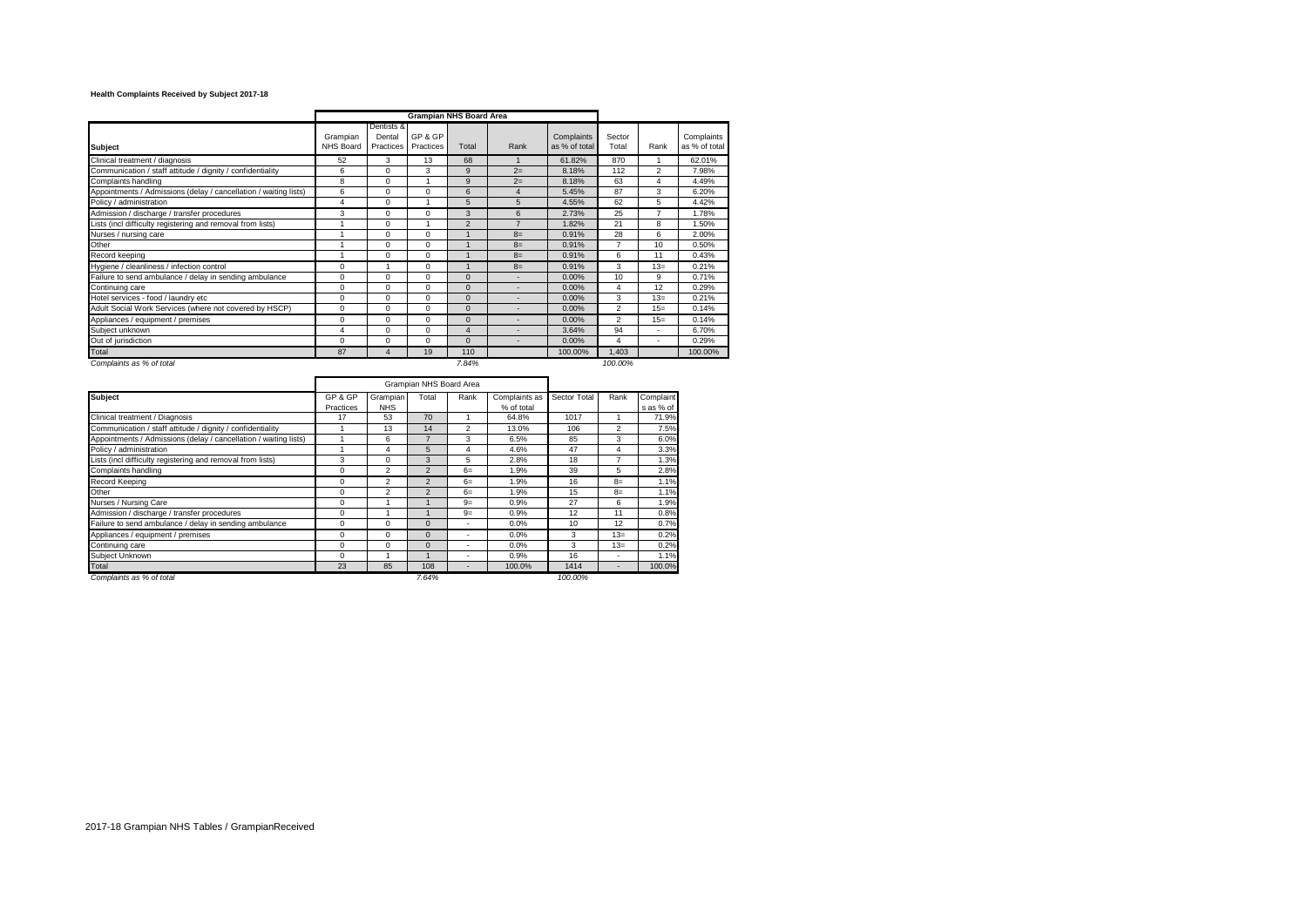|                                      |                                         |                |                | <b>Grampian NHS Board Area</b> |              |                |                                     |                                                 |                      |                                 |                |               |                |
|--------------------------------------|-----------------------------------------|----------------|----------------|--------------------------------|--------------|----------------|-------------------------------------|-------------------------------------------------|----------------------|---------------------------------|----------------|---------------|----------------|
| Stage                                | Outcome Group                           | Board          | Practices      | <b>GP &amp; GP Practices</b>   | Total        | Sector Total   |                                     |                                                 |                      | <b>Grampian NHS Board Area</b>  |                |               |                |
| Advice                               | Not duly made or withdrawn              | 19             | $\Omega$       | $\overline{2}$                 | 21           | 256            | Stage                               | Outcome Group                                   | GP & GP<br>Practices | Grampian NHS Opticians<br>Board |                | Total         | Secto<br>Total |
|                                      | Out of jurisdiction (non-discretionary) | $^{\circ}$     | $\Omega$       | $\mathbf{0}$                   | $\mathbf{0}$ | $\overline{2}$ | Advice                              | Not duly made or withdrawn                      |                      | 11                              | $\mathbf{0}$   | 12            | 312            |
|                                      | Outcome not achievable                  | $\Omega$       | $\Omega$       | $\Omega$                       | $\Omega$     |                |                                     | Premature                                       | $\Omega$             | 16                              | $\Omega$       | 16            | 242            |
|                                      | Premature                               | 17             | $\Omega$       |                                | 18           | 242            |                                     | Total                                           |                      | 27                              | $\Omega$       | 28            | 554            |
|                                      | Total                                   | 36             |                | 3                              | 39           | 501            | <b>Early Resolution</b>             | Not duly made or withdrawn                      |                      |                                 | $\mathbf{0}$   |               | 68             |
| <b>Early Resolution</b>              | Not duly made or withdrawn              | 5              | $\Omega$       | $\overline{2}$                 |              | 62             |                                     | Out of jurisdiction (discretionary)             | $\Omega$             |                                 | $\Omega$       |               | 58             |
|                                      | Out of jurisdiction (discretionary)     | $\overline{a}$ |                |                                | 6            | 52             |                                     | Out of jurisdiction (non-discretionary)         |                      |                                 | $\Omega$       | $\mathcal{D}$ | 20             |
|                                      | Out of jurisdiction (non-discretionary) | $\overline{2}$ | $\Omega$       | $\Omega$                       | 2            | 32             |                                     | Outcome not achievable                          | $\Omega$             |                                 | $\Omega$       |               | 47             |
|                                      | Outcome not achievable                  |                |                |                                | 3            | 36             |                                     | Premature                                       |                      | $\sim$                          | $\mathbf{0}$   |               | 54             |
|                                      | Premature                               |                | $\sqrt{2}$     | 3                              |              | 59             |                                     | Proportionality                                 | $\overline{2}$       | 10                              | $\Omega$       | 12            | 113            |
|                                      | Proportionality                         | 12             | $\sqrt{ }$     |                                | 13           | 195            |                                     | Resolved                                        |                      | $\Omega$                        | $\Omega$       |               | 12             |
|                                      | Resolved                                |                | $\Omega$       | $\Omega$                       |              | 14             |                                     | Total                                           |                      | 28                              | $\Omega$       | 34            | 372            |
| Investigation                        | Not duly made or withdrawn              |                | $\Omega$       | $\Omega$                       |              | 6              |                                     | Outcome not achievable                          | $\Omega$             | $\Omega$                        | $\Omega$       |               | $\mathbf{1}$   |
|                                      | Resolved                                | $\Omega$       | $\Omega$       | $\Omega$                       | $\Omega$     |                |                                     | Total                                           | 16                   | 28                              |                | 45            | 507            |
|                                      | Total                                   | 29             |                | 12                             | 41           | 440            | <b>Total Complaints</b>             |                                                 | 23                   | 83                              | $\overline{1}$ | 107           | 1,433          |
| <b>Total Complaints</b>              |                                         | 91             | $\overline{2}$ | 23                             | 116          | 1,391          |                                     |                                                 |                      |                                 |                |               |                |
| <b>Total Premature Complaints</b>    |                                         | 18             | $\Omega$       |                                | 22           | 301            |                                     |                                                 |                      |                                 |                |               |                |
| Premature Rate                       |                                         | 19.8%          | 0.0%           | 17.4%                          | 19.0%        | 21.6%          | <b>Total Premature Complaints</b>   |                                                 |                      | 18                              | $\mathbf 0$    | 19            | 296            |
|                                      |                                         |                |                |                                |              |                | Premature Rate                      |                                                 | 4.3%                 | 21.7%                           | 0.0%           | 17.8%         | 20.7%          |
| <b>Total Investigation Decisions</b> |                                         | 28             | $\Omega$       | 12                             | 40           | 433            |                                     |                                                 |                      |                                 |                |               |                |
| <b>Total Upholds</b>                 |                                         | 22             |                | $\overline{ }$                 | 29           | 261            | Fit for SPSO Total (Investigations) |                                                 | 16                   | 28                              |                | 45            | 507            |
| <b>Uphold Rate</b>                   |                                         | 78.6%          | $\sim$         | 58.3%                          | 72.5%        | 60.3%          | Total Cases Upheld / Some Upheld    |                                                 |                      | 21                              | $\Omega$       | 27            | 260            |
|                                      |                                         |                |                |                                |              |                |                                     | Uphold Rate (total upheld / total fit for SPSO) | 37.5%                | 75.0%                           | 0.0%           | 60.0% 51.3%   |                |
| Old Uphold Rate Calculation          |                                         |                |                |                                |              |                |                                     |                                                 |                      |                                 |                |               |                |
| Total Cases 'Fit for SPSO'           |                                         | 29             |                | 12                             | 41           | 440            |                                     |                                                 |                      |                                 |                |               |                |
| <b>Total Upholds</b>                 |                                         | 22             |                | $\overline{ }$                 | 29           | 261            |                                     |                                                 |                      |                                 |                |               |                |
| <b>Uphold Rate</b>                   |                                         | 75.9%          | $\sim$         | 58.3%                          | 70.7%        | 59.3%          |                                     |                                                 |                      |                                 |                |               |                |
|                                      |                                         |                |                |                                |              |                |                                     |                                                 |                      |                                 |                |               |                |

## **Health Complaints Detemined by Outcome 2017-18 Health Complaints Determined by Outcome 2016-17**

|                         |                                         | <b>Grampian NHS Board Area</b> |                       |           |                |                 |
|-------------------------|-----------------------------------------|--------------------------------|-----------------------|-----------|----------------|-----------------|
| Stage                   | Outcome Group                           | GP & GP<br>Practices           | Grampian NHS<br>Board | Opticians | Total          | Sector<br>Total |
| Advice                  | Not duly made or withdrawn              |                                | 11                    | $\Omega$  | 12             | 312             |
|                         | Premature                               | $\Omega$                       | 16                    | $\Omega$  | 16             | 242             |
|                         | Total                                   |                                | 27                    | $\Omega$  | 28             | 554             |
| Early Resolution        | Not duly made or withdrawn              |                                | 6                     | $\Omega$  | 7              | 68              |
|                         | Out of jurisdiction (discretionary)     | $\Omega$                       | 5                     | $\Omega$  | 5              | 58              |
|                         | Out of jurisdiction (non-discretionary) |                                |                       | $\Omega$  | $\overline{2}$ | 20              |
|                         | Outcome not achievable                  | $\Omega$                       | 4                     | $\Omega$  | 4              | 47              |
|                         | Premature                               |                                | $\overline{2}$        | $\Omega$  | 3              | 54              |
|                         | Proportionality                         | $\overline{2}$                 | 10 <sup>1</sup>       | $\Omega$  | 12             | 113             |
|                         | Resolved                                |                                | $\Omega$              | $\Omega$  | 1              | 12              |
|                         | Total                                   | 6                              | 28                    | $\Omega$  | 34             | 372             |
|                         | Outcome not achievable                  | $\Omega$                       | $\Omega$              | $\Omega$  | $\Omega$       | 1               |
|                         | Total                                   | 16                             | 28                    |           | 45             | 507             |
| <b>Total Complaints</b> |                                         | 23                             | 83                    |           | 107            | 1,433           |

| Tual Fielilaule Culibialius                     |       | $\sim$ |      | - 13  | ∠ສບ   |
|-------------------------------------------------|-------|--------|------|-------|-------|
| Premature Rate                                  | 4.3%  | 21.7%  | 0.0% | 17.8% | 20.7% |
|                                                 |       |        |      |       |       |
| Fit for SPSO Total (Investigations)             | 16    | 28     |      | 45    | 507   |
| Total Cases Upheld / Some Upheld                |       |        |      | 27    | 260   |
| Uphold Rate (total upheld / total fit for SPSO) | 37.5% | 75.0%  | 0.0% | 60.0% | 51.3% |